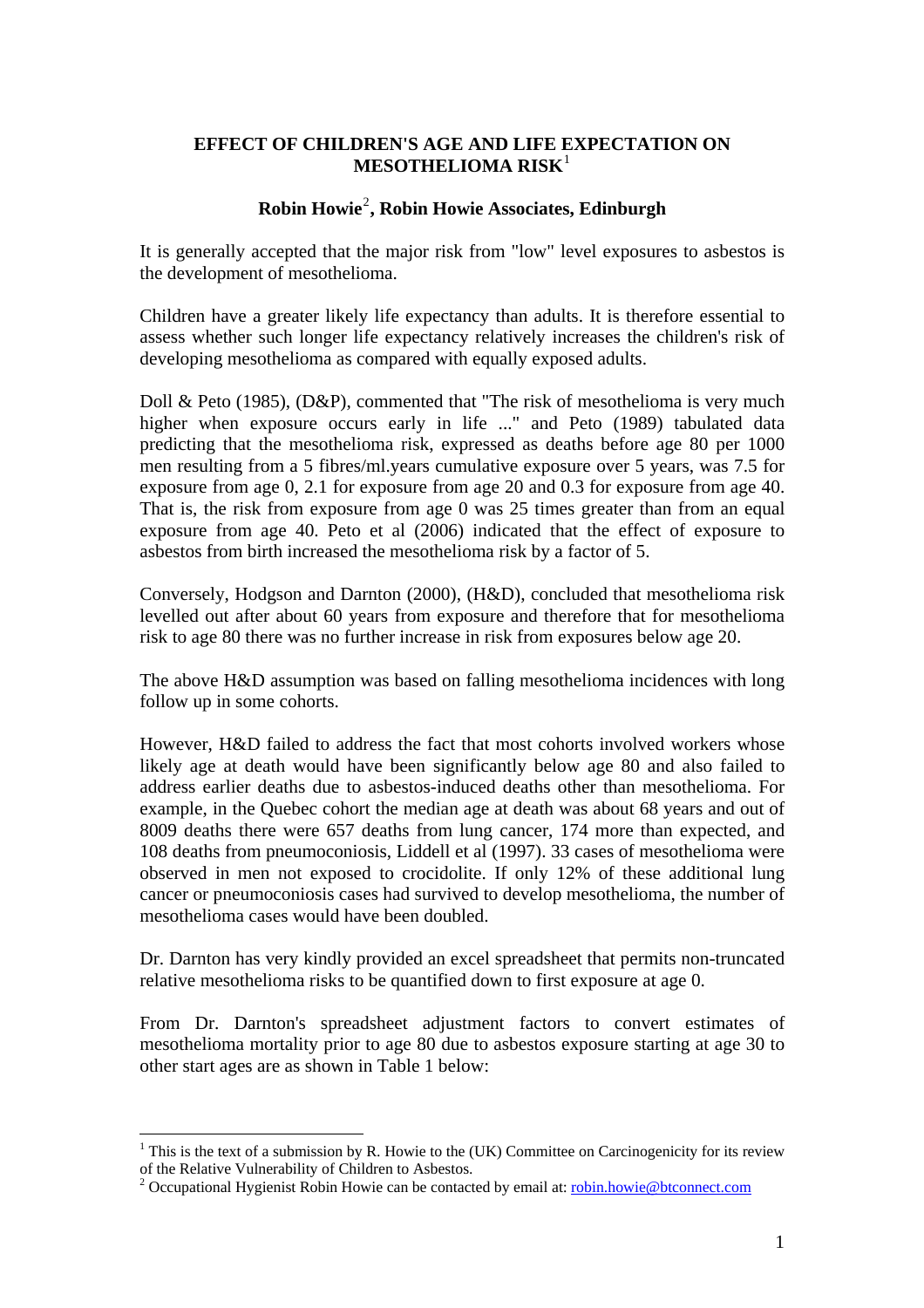### **Table 1**

| <b>Start</b><br>age<br>c |         |      | $\sim$<br>ັບ<br>-  | ∸               | . .<br>∠∪ | ت   | οr<br>υU | $\overline{\phantom{0}}$ | -<br>ື | IJΩ                           |
|--------------------------|---------|------|--------------------|-----------------|-----------|-----|----------|--------------------------|--------|-------------------------------|
| Factor                   | $\cdot$ | ن. ب | $\sim$<br>Л<br>T.V | $\cup\cdot\cup$ | 2. L      | 1.J |          | v. 1                     | ◡.∠    | $\mathbf{v} \cdot \mathbf{r}$ |

Table 1 above is effectively an expanded version of Table 9 of H&D.

From Table 1, pre-school and school aged children are significantly more likely to develop mesothelioma by age 80 than equally exposed adults.

For example, if a class of five year olds and their 30 year old teacher were all exposed to a cumulative exposure of, say. 0.01 fibres/ml.year of amosite, the mesothelioma risks, from H&D, would be ~160 per million for each of the children as compared with 30 per million for the teacher.

A further factor that must be addressed is increasing life expectancy.

From ONS (2011) the Cohort life expectancies of babies born in 2012 are 90.5 years for boys and 94.0 years for girls. In addition, it is anticipated that about one third of the babies born in 2012 will survive to age 100, ONS (2012).

It is therefore necessary to assess the consequences of survival to ages 90 and 100.

Dr. Darnton's spreadsheet has been modified to take account of such increases in survival. Table 2 shows the adjustment factors for children to age 90 relative to 30 year old adults surviving to age 80 and Table 3 shows the corresponding adjustment factors for children to age 100 relative to 30 year old adults surviving to age 80. Adjustment factors relative to adults to age 80 have been calculated to permit the H&D model to be to applied to give quantitative risk estimates

**Table 2: Adjustment factors for children and young adults likely to survive to age 90 relative to adults at age 30 who will survive to age 80** 

| <b>Start</b><br>age |      |                 | ہ .               |           | $\cap$<br>∠∪ | $\sim$ $\sim$<br>ر ب           | 30               |
|---------------------|------|-----------------|-------------------|-----------|--------------|--------------------------------|------------------|
| Factor              | 11.J | $\Omega$<br>ο.> | $\sim$<br>$\cdot$ | $\ddotsc$ | л<br>4.V     | -<br>$\bm{\cup}$ . $\bm{\cup}$ | $\overline{a}$ . |

#### **Table 3: Adjustment factors for children and young adults likely to survive to age 100 relative to adults at age 30 who will survive to age 80**

| $\sim$<br>Start<br>age |                       |                  | $\ddot{\phantom{1}}$<br>⊥ ∪ | ∸            | $\cap$<br>∠∪                                | ت   | ⌒⌒<br>υc |
|------------------------|-----------------------|------------------|-----------------------------|--------------|---------------------------------------------|-----|----------|
| −<br>Factor            | $\sim$ $\sim$<br>17.J | $\Lambda$<br>т.∪ | 11.J                        | $\sim$<br>◡. | $\overline{\phantom{0}}$<br>$\cdot$ $\circ$ | ◡•◡ | т.∪      |

From Tables 2 and 3 the "absolute" mesothelioma risk to pre-school and school aged children increases with increasing life expectancy. However, the children's risk relative to that of 30 year old adults with likely survival to the same ages as the children declines. This decline is due to the relatively larger increase in initiation/development times for the 30 year olds as compared with the younger children, e.g. for 5 and 30 year olds to age 80 the times available for initiation/development of mesothelioma are 75 and 50 years respectively whereas for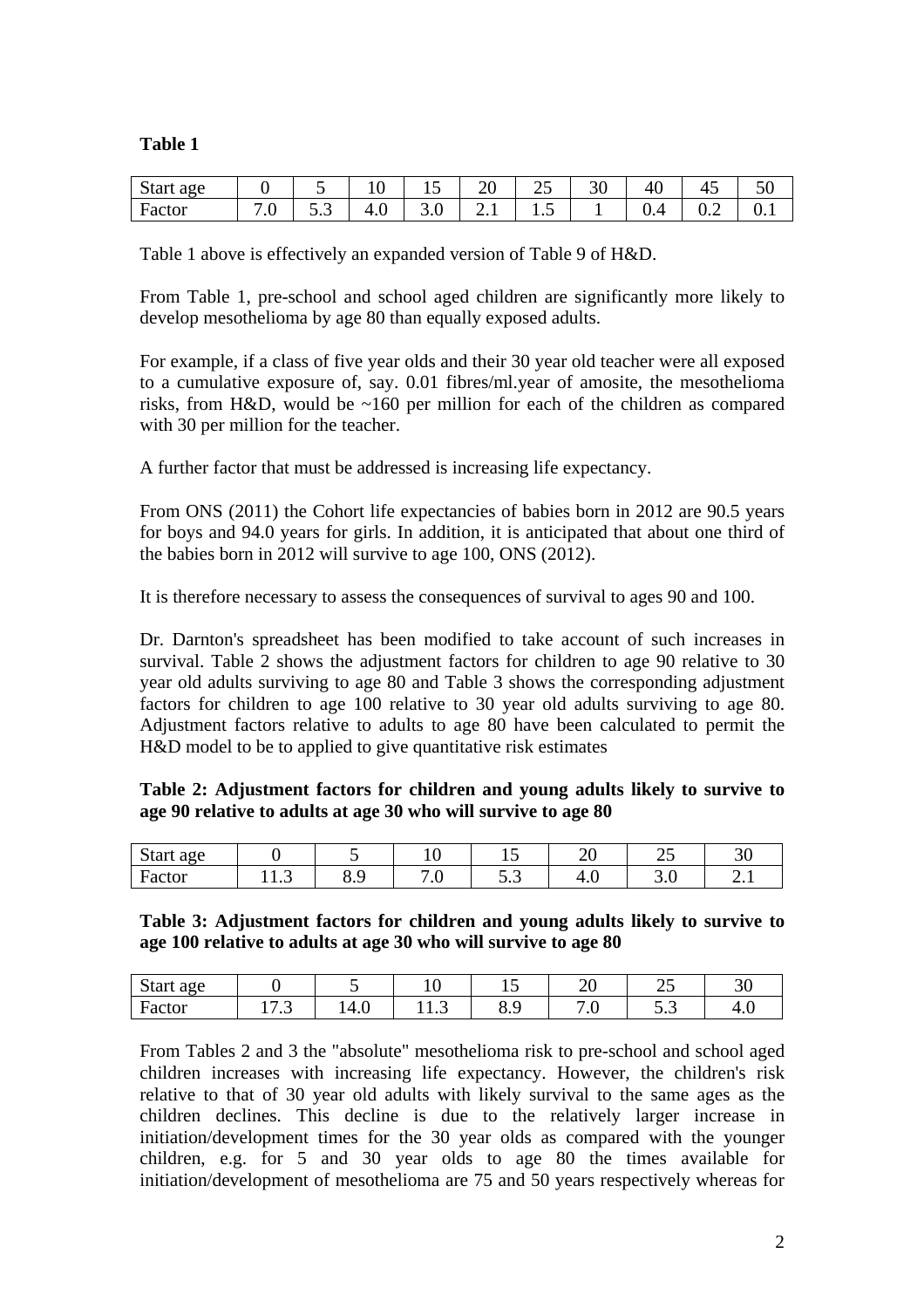5 and 30 year olds to age 90 the times available for initiation/development are 85 and 60 years respectively, 75 years to 85 years for 5 year olds v 50 years to 60 years for 30 year olds.

If the above example of a 0.01 fibres/ml.year cumulative exposure to amosite were applied, the risk to the 5 year old children with life expectancies of 80, 90 and 100 years would be  $\sim$ 160,  $\sim$ 270 and 420 per million per child respectively and the risk for 30 year olds with the same life expectancies would be 30, ~60 and 120 per million respectively.

Increasing life expectancy therefore has a significant impact on mesothelioma risk for both children and young adults.

Some experts may contend that the effects of biological clearance, particularly for chrysotile, will become progressively more important as life expectancy increases.

Any such contention would be based on the fallacy that what counts is clearance between exposure and diagnosis of mesothelioma rather than clearance between exposure and the start of the process that initiates the steps/stages that result in mesothelioma.

Many studies of mesothelioma latent periods have been based on cohorts likely to have been heavily exposed to asbestos, e.g. Yates et al (1997) studied 272 mesothelioma cases, of which 189, 70%, had worked in occupations where "heavy" exposures were likely.

Some papers have suggested that mesothelioma latent periods increase as exposure levels decrease, e.g. Bianchi et al (1997), Yeung et al (1999). For example, Bianchi et al (1997), reported that mean latency periods (years) were 29.6 among insulators, 35.4 among dock workers, 43.7 in a heterogeneous group defined as various, 46.4 in nonshipbuilding industry workers, 49.4 in shipyard workers, 51.7 among women with a history of domestic exposure to asbestos, and 56.2 in people employed in maritime trades.

Increased life expectancy may therefore result in persons with low level exposures who might not previously have lived long enough to develop mesothelioma now living long enough to develop the disease.

It is considered that the increased risk to children and the further increased risk due to increasing life expectancy should be reflected in permissible airborne asbestos fibre levels in buildings.

HSE (2005) comments that the Clearance Indicator of 0.01 fibre/ml is used in the interpretation of reassurance and background samples. Note that "Reassurance" samples are effectively measures of environmental fibre levels in the buildings of interest. Although the above comment in HSE (2005) is directly contrary to the Approved Code of Practice, HSC (2006) which states that the Clearance Indicator is "not an acceptable permanent environmental level", the above comment is widely interpreted as implying that as long as 0.01 fibres/ml is not exceeded, the environment is "safe"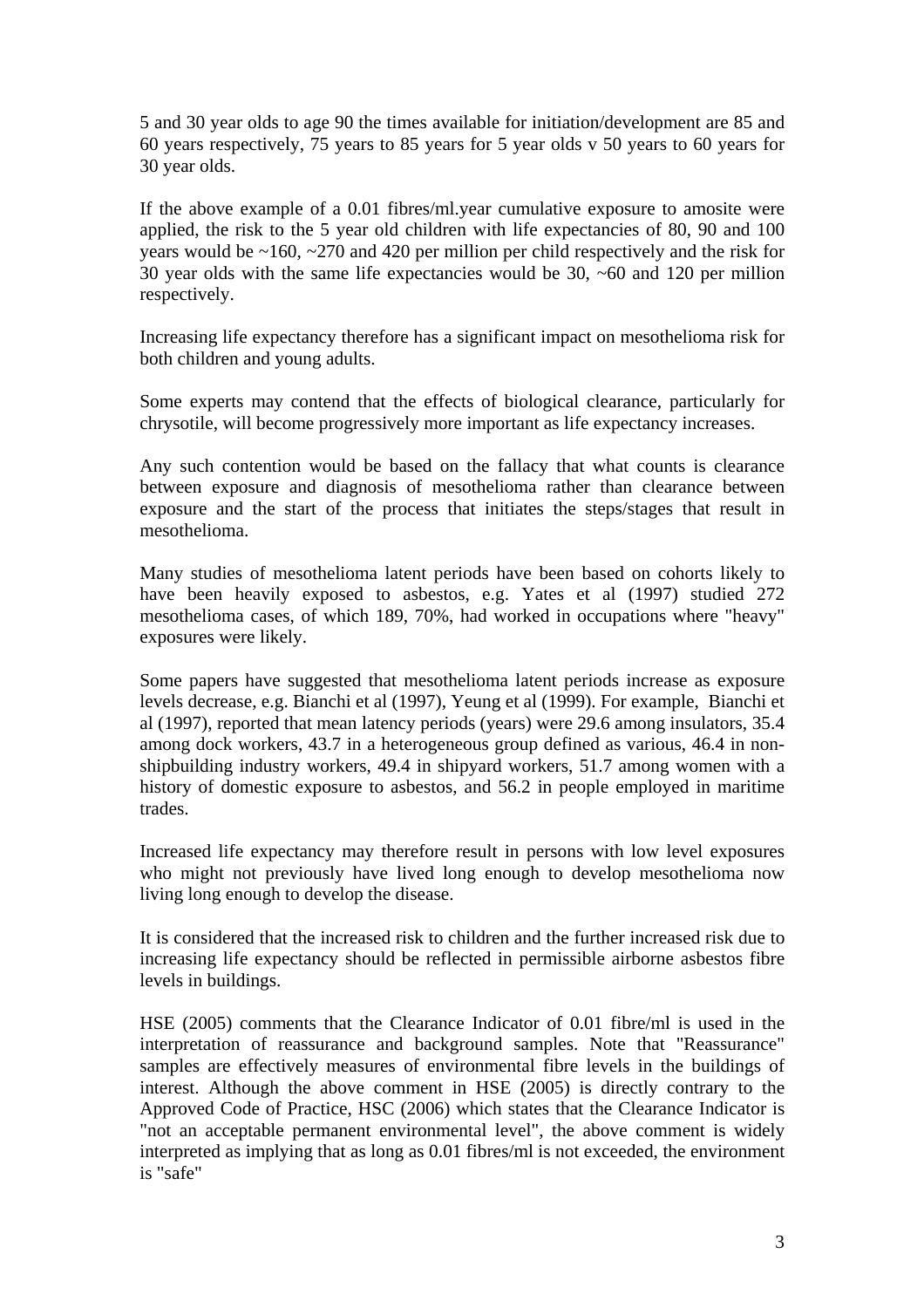The environmental levels necessary to maintain the same mesothelioma risk as imposed on 30 year olds by annual exposures to 0.01 fibres/ml.years of amosite can be quantified from H&D.

If a background cumulative exposure of 0.01 fibre/ml.year were deemed acceptable for today's adults, background levels would have to be reduced to 0.001, 0.0005 and 0.0003 fibres/ml for 5 year olds with life expectancies of 80, 90 and 100 years respectively and to 0.0007, 0.0004 and 0.0002 fibres/ml respectively in residential properties where babies may be exposed to asbestos from birth.

It will be appreciated that for a given airborne asbestos fibre concentration the cumulative exposure over any given period varies directly with the number of hours of exposure per week, e.g. in residential premises where a baby may be exposed for 16 hours per day for 7 days a week, the exposure duration per week would be 112 hours compared with 40 hours for a nominal occupational exposure.

Such increased exposure per week would increase the cumulative exposure and therefore increase the mesothelioma risk.

Peto et al (2006) suggested that young children exposed for 168 hours per week are at a 10-20 fold increased risk of developing mesothelioma. It is assumed that this increased risk includes the factor of 5 increase for exposure from birth.

The above environmental levels in residential properties therefore have to be reduced to take account of occupants' likely exposure durations.

In addition, it is essential that more stringent clearance and background requirements be applied to asbestos operations in buildings likely to be occupied by children than in buildings occupied only by adults.

Robin M Howie 28th June 2012

### **REFERENCES**

Bianchi C, Giarelli L, Grandi G, Brollo A, Ramani L, Zuch C (1997). Latency periods in asbestos-related mesothelioma of the pleura. *Eur J Cancer Prev*, 6**,** 162-6.

Doll R and Peto J (1985). Asbestos Effects on health of exposure to asbestos. Health and Safety Commission: London.

Health and Safety Commission (2006). Work with materials containing asbestos. Approved Code of Practice. L143. HSE Books: Sudbury.

Health and Safety Executive (2005). Asbestos: The analysts' guide for sampling, analysis and clearance procedures. HSG 248. HSE Books: Sudbury.